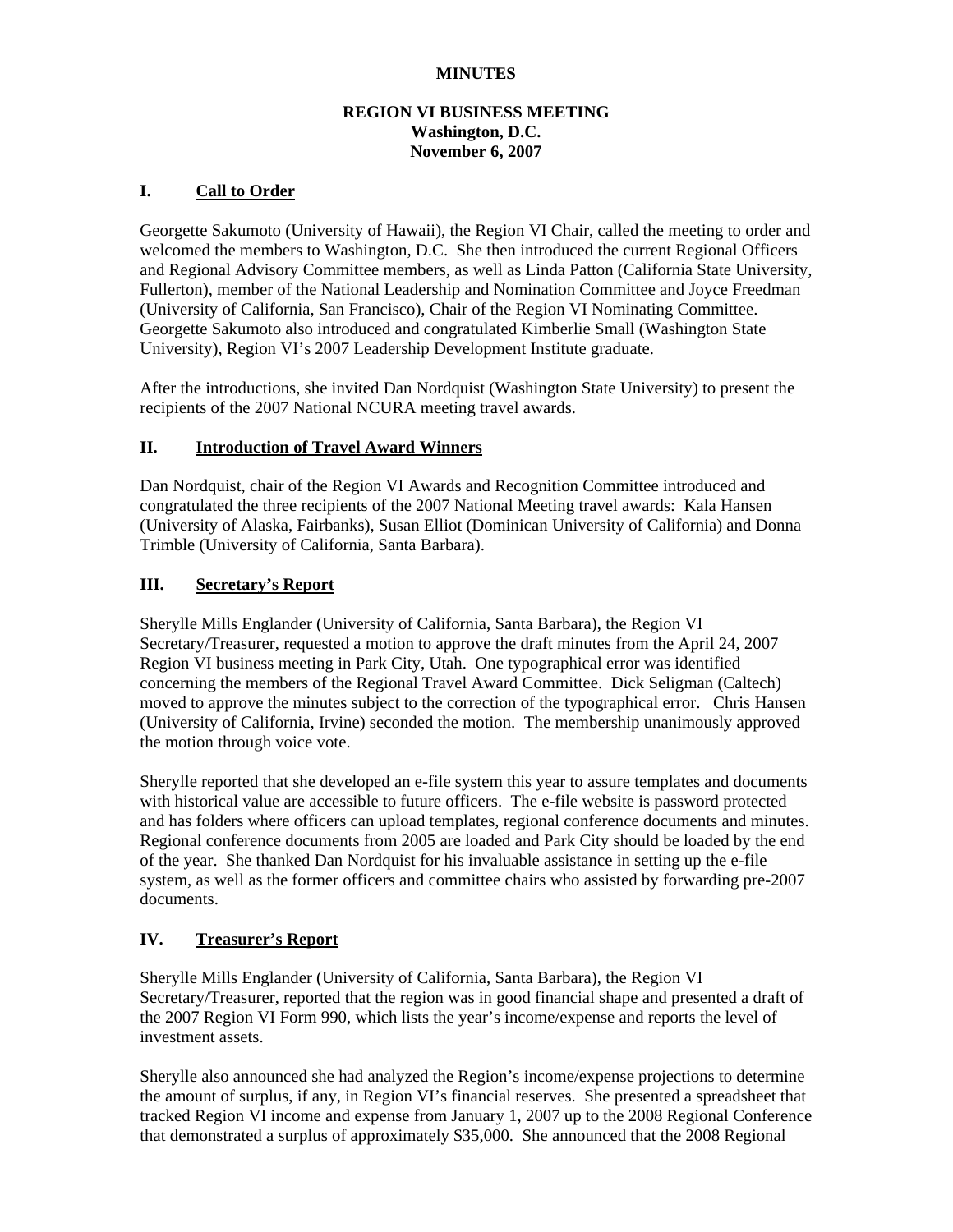Officers and RAC would be discussing how to use the surplus in a manner that is of the most benefit to region members and encouraged the membership to contact a regional officer if they have ideas.

Sherylle requested a motion to approve the draft 2007 Form 990. Joyce Freedman moved to approve the draft Form 990. Joe Bezzera (California State University, Fresno) seconded the motion. The membership unanimously approved the motion through voice vote.

## **V. National Professional Development Committee**

David Mayo (Caltech), National NCURA's Vice President/President-Elect, reported on the activities of the National Professional Development Committee. Current initiatives include: (1) development of a one day "Senior Executive Summit" designed for senior academics that transfer into research administration though positions such as dean or vice chancellor; (2) development of an adult training education seminar to provide training on issues related to teaching adults; (3) development of a traveling departmental administrator workshop with the theme "a day in the life of a departmental administrator"; and, (4) publication of two new monographs – one on effort reporting and one on cost sharing.

## **VI. National NCURA Nominating & Leadership Development Committee**

Linda Patton, member of the National NCURA Nominating & Leadership Development Committee, reported on its activities which include: (1) reviewing and updating job descriptions for national officers (announcing national treasurers will be required to have certain financial qualifications due to the complexity of the position); (2) recommending two new positions for the Leadership Development Institute; (3) recommending the establishment of an NCURA "Gold" award; and, (4) identifying the 2008 LDI participants (Rosemary Madnick from Drew University will be the newest Region VI LDI participant). Future activities include continued review of national job descriptions and a statistical study of volunteerism.

# **VII. Regional Awards & Recognition Committee**

Dan Nordquist, chair of the Regional Awards & Recognition Committee, introduced its 2007 members and thanked them for their service to the Region.

# **VIII. Sponsorship Program**

Dan Nordquist, head of the 2007 Sponsorship Program, announced that the Park City Regional Conference was the first regional conference that had a sponsorship program. It was a successful experience, generating \$5,700 from six sponsors/vendors to offset regional conference costs. He announced that Julie Guggino (Central Washington University) will lead the sponsorship program for 2008.

## **IX. Regional New Member Committee**

Joe Bezzera, chair of the Regional New Member Committee, welcomed our new members and announced that over 90 new members are attending the National NCURA meeting. He handed out a booklet summarizing NCURA's programs and benefits to each new member at the business meeting, and outlined its contents.

# **X. Regional Nominating Committee**

Joyce Freedman, chair of the Regional Nominating Committee, announced the members of the 2007 committee which were: Terry Manns (California State University, Sacramento) and Sue Camber (University of Washington). She announced that this year, the committee posted a